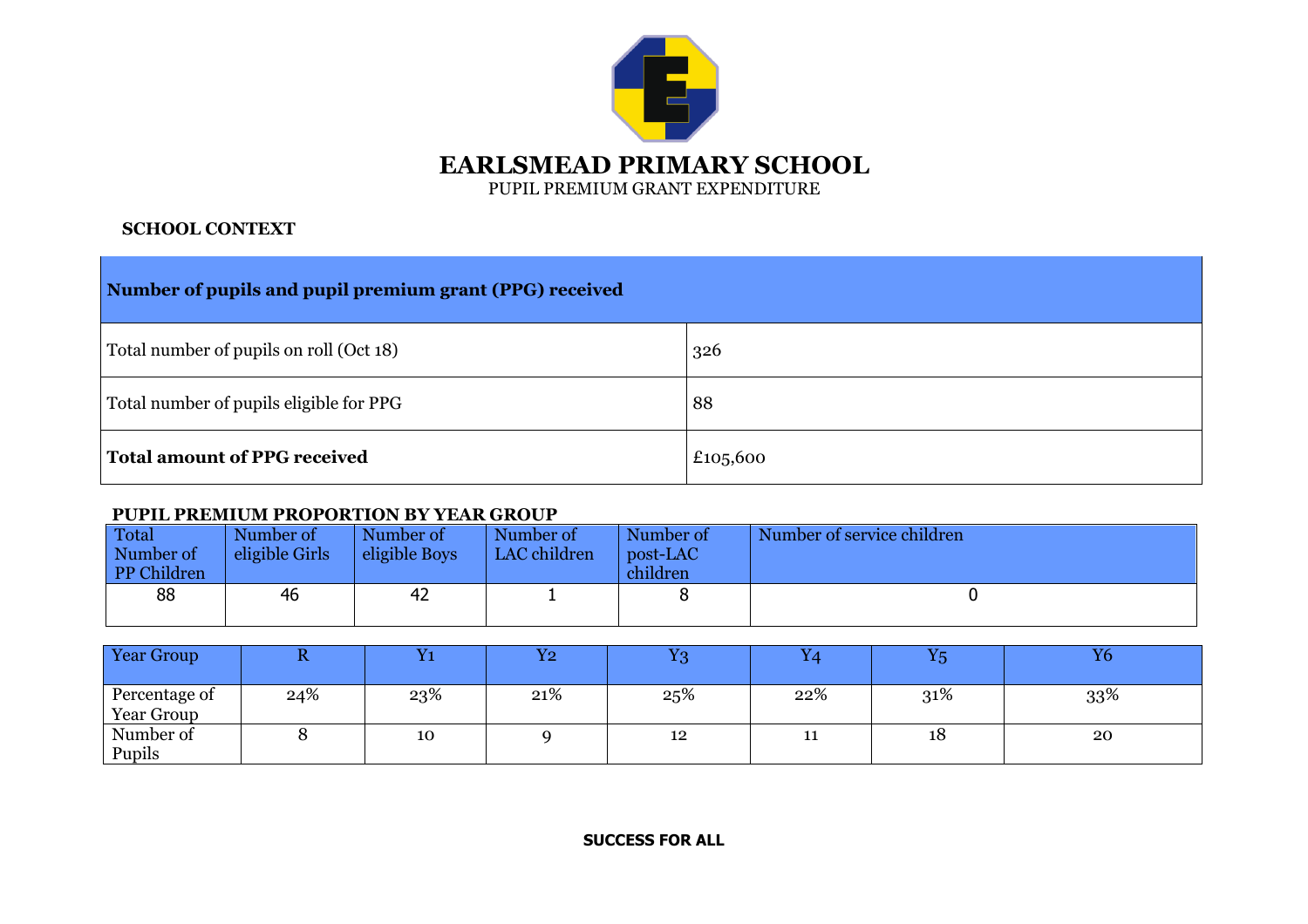| <b>BARRIERS</b>                                                                                                                     |  |  |  |  |  |  |
|-------------------------------------------------------------------------------------------------------------------------------------|--|--|--|--|--|--|
| In-school barriers to future attainment                                                                                             |  |  |  |  |  |  |
| Speech, language and communication needs (SLCN) identified on entry to the school in EYFS indicate the need for                     |  |  |  |  |  |  |
| intervention/support, especially with PP pupils.                                                                                    |  |  |  |  |  |  |
| Baseline levels for all areas of development in EYFS are significantly below age-related expectations.                              |  |  |  |  |  |  |
| Pupils eligible for pupil premium may also have other factors such as SEND, EAL or term of birth to consider when planning          |  |  |  |  |  |  |
| successful interventions.                                                                                                           |  |  |  |  |  |  |
| <b>External barriers to future attainment</b>                                                                                       |  |  |  |  |  |  |
| A significant proportion of our pupils do not access any wider cultural opportunities - addressed in part through subsidised visits |  |  |  |  |  |  |
| and trips.                                                                                                                          |  |  |  |  |  |  |
| Attendance and punctuality percentages are lower than expected for PP pupils. This reduces their in-school hours and can lead to    |  |  |  |  |  |  |
| limited progress over the school year.                                                                                              |  |  |  |  |  |  |
| Pupil learning can be affected by emotional, behavioural and parenting issues.                                                      |  |  |  |  |  |  |

| <b>OUTCOMES</b>                                                                                                                                         |                                                                                                                                                                                                                                                                              |  |  |  |  |  |
|---------------------------------------------------------------------------------------------------------------------------------------------------------|------------------------------------------------------------------------------------------------------------------------------------------------------------------------------------------------------------------------------------------------------------------------------|--|--|--|--|--|
| Desired outcomes and how they will be measured                                                                                                          | <b>Success criteria</b>                                                                                                                                                                                                                                                      |  |  |  |  |  |
| Children develop and use strategies to improve their speech,<br>language and communication skills.                                                      | Pupils eligible for PP in Early Years Foundation Stage and Year<br>make rapid progress from their very low starting points to meet<br>the Communication and Language and Speaking elements of the<br>Early Learning Goal expectations by the end of their Reception<br>year. |  |  |  |  |  |
| Increase the percentage of pupils reaching expected or<br>exceeded GLD at end of Reception and Phonics in Year 1.                                       | More PP pupils are achieving GLD at the end of Reception and are<br>passing the Y <sub>1</sub> phonics test.                                                                                                                                                                 |  |  |  |  |  |
| Increased percentage of pupils attaining greater depth in<br>literacy at KS1 and KS2 (most able disadvantaged).                                         | Pupils eligible for PP make at least as much progress as other<br>pupils with similar starting points, identified by the end of the Key<br>Stage reading and writing as measured by the National end of key<br>stage tests and teacher assessments.                          |  |  |  |  |  |
| Increase the percentage of pupils reaching the year group<br>expectations for attainment in maths and literacy.                                         | PP pupils make at least expected progress from starting points<br>each year in maths and literacy.                                                                                                                                                                           |  |  |  |  |  |
| Pupils and families with emotional, behavioural or mental<br>health issues are offered appropriate support and advice<br>through a variety of channels. | Children are able to access appropriate sources of emotional or<br>behavioural support to ensure that mental health is not a barrier<br>to learning.                                                                                                                         |  |  |  |  |  |
| Increased attendance and punctuality rates for pupils eligible                                                                                          | Attendance of PP pupils is closely monitored and rapid action                                                                                                                                                                                                                |  |  |  |  |  |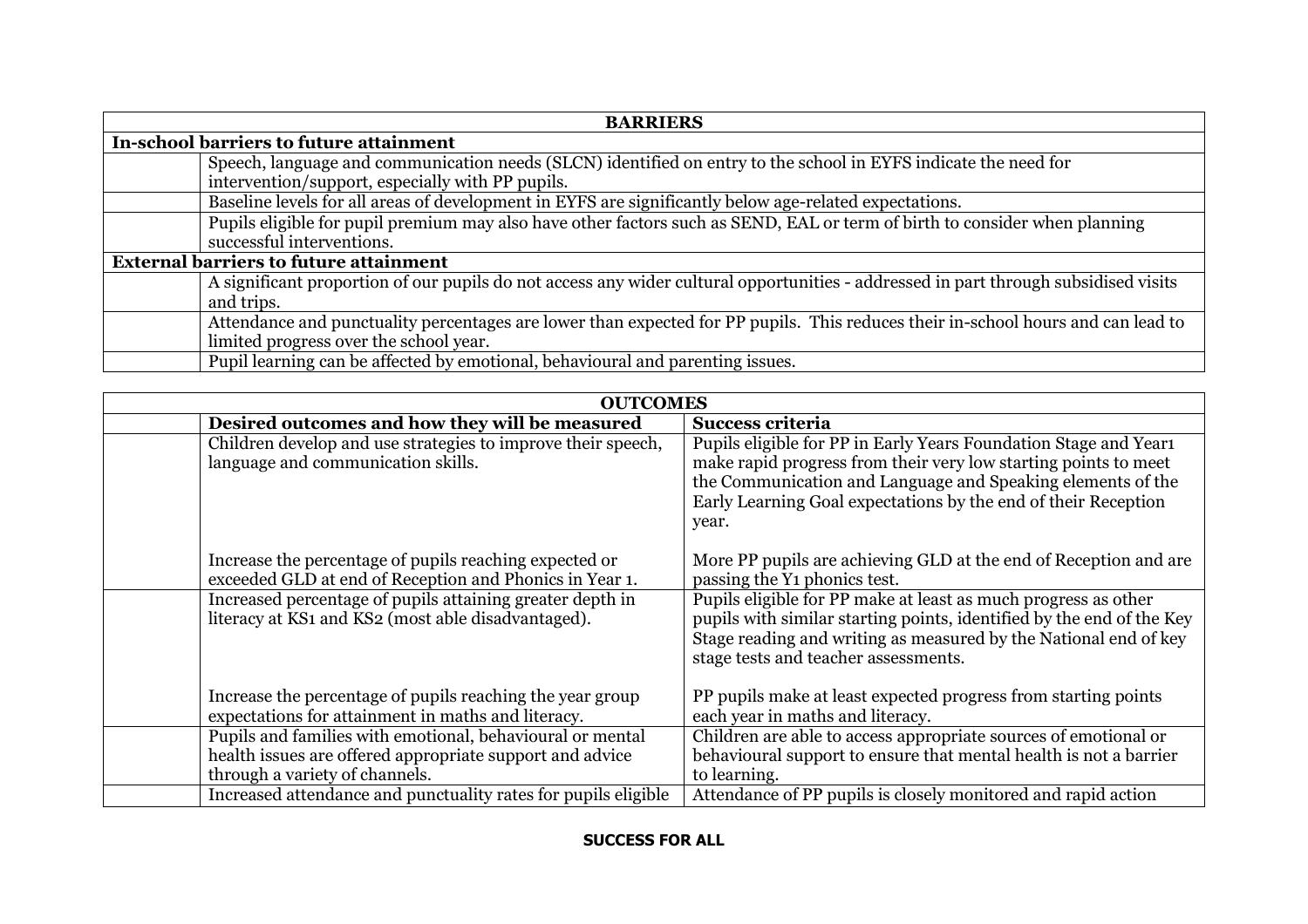| for PP.                                                      | I taken to address persistent difficulties so that the attendance of PP |
|--------------------------------------------------------------|-------------------------------------------------------------------------|
|                                                              | pupils is in line with peers.                                           |
| Pupils who are eligible for PP are able to attend all school | All PP pupils access and benefit from the full range of learning        |
| learning experiences (school-based workshops/daily trips) to | opportunities offered through the school to support their learning      |
| gain the full curriculum experience that the school offers.  | and their cultural development.                                         |

## Key: Focus on learning in the curriculum

Focus on enrichment beyond the curriculum

Focus on behaviour for learning.

Focus on support for families and communities.

| <b>EXPENDITURE</b>               | <b>PLAN</b>                                                                                                                                                    |                   |                                                                                        |              |                 |
|----------------------------------|----------------------------------------------------------------------------------------------------------------------------------------------------------------|-------------------|----------------------------------------------------------------------------------------|--------------|-----------------|
| <b>Focus</b> Year<br>Group/Group | Action and<br>objective                                                                                                                                        | Projected<br>Cost | Intended outcome                                                                       | Monitored by | Impact & review |
| Whole School                     | Additional TA hours to<br>provide interventions to<br>help narrow the gap.<br>Interventions to focus on<br>reading in line with<br>school development<br>plan. | $E$ 20, 000       | The attainment gap between PP<br>pupils and peers narrows,<br>particularly in reading. | TN/KS/SLT    |                 |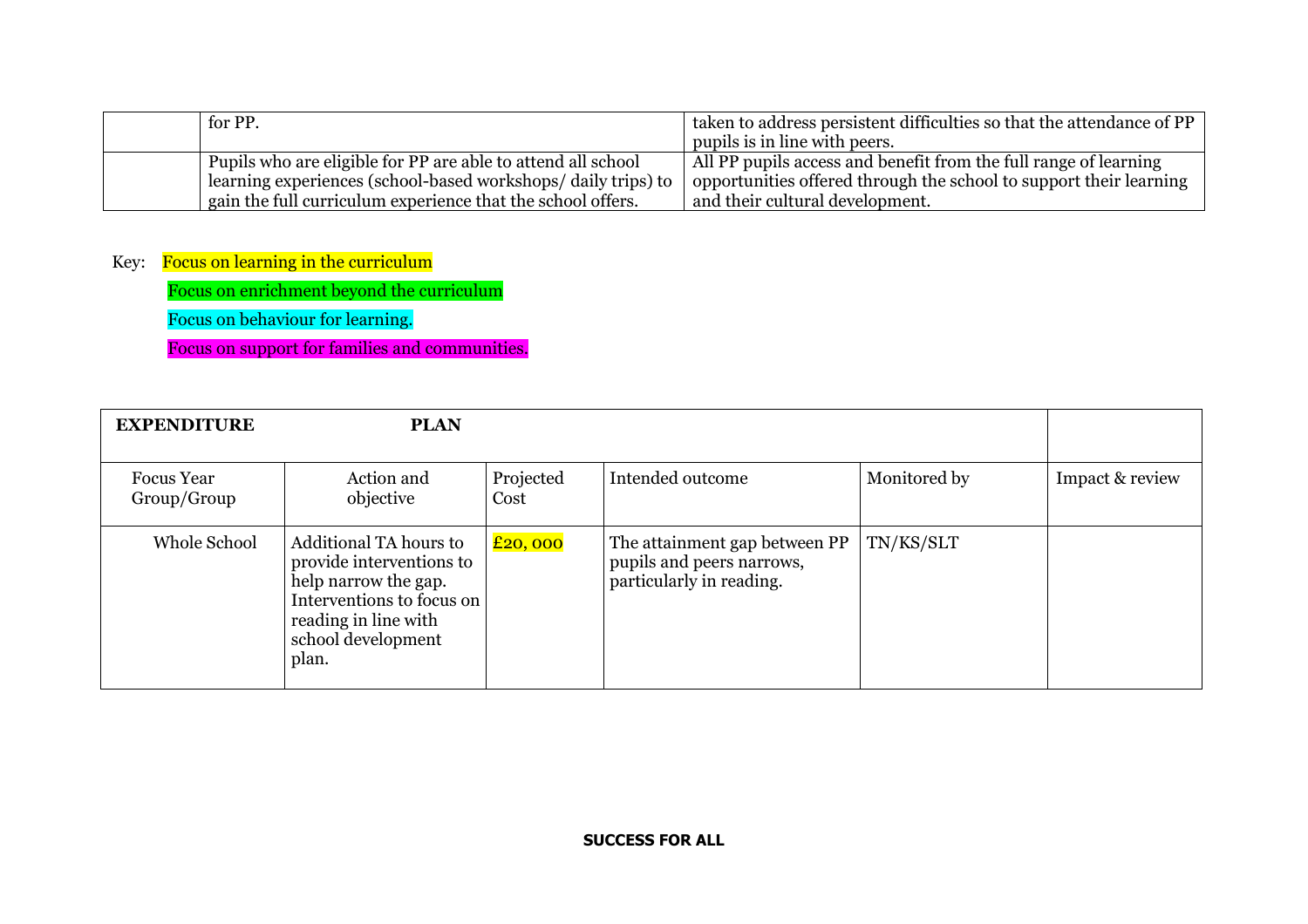| Whole School | <b>SLT-Pupil Premium</b><br>Champion. To ensure<br>whole school focus on<br>narrowing the gap for PP<br>pupils. PP to be key<br>focus of pupil progress<br>meetings. | School<br><b>Budget</b>                                                                  | PP champion monitors progress<br>of PP pupils closely and<br>provides challenge when needed<br>to ensure outcomes for these<br>pupils are improving.                                           | <b>SLT</b>            |
|--------------|----------------------------------------------------------------------------------------------------------------------------------------------------------------------|------------------------------------------------------------------------------------------|------------------------------------------------------------------------------------------------------------------------------------------------------------------------------------------------|-----------------------|
| Whole School | Enrichment trips linked<br>to curriculum in all year<br>groups.                                                                                                      | £2,000                                                                                   | All pupils are able to access<br>enrichment trips alongside their<br>peers to deepen their learning<br>and extend their cultural<br>knowledge.                                                 | <b>Class Teachers</b> |
| Whole School | <b>Family and Community</b><br>Support, including<br>learning mentor support<br>where needed<br>particularly to support<br>parents of children with<br>needs.        | £5,000<br>towards staff<br>costs<br>(Learning<br><b>Mentors</b> )                        | All children come to school<br>ready to learn. Families are<br>supported where needed to help<br>ensure children are resilient and<br>have the capacity to learn, free<br>from other concerns. | <b>TN</b>             |
| Whole School | Clubs - to provide access<br>to clubs for children who<br>would otherwise not be<br>able to participate.                                                             | $£500$ to<br>enable<br>children to<br>access school<br>clubs where<br>there is a<br>need | All PP children are able to<br>access extra-curricular activities<br>alongside their peers to extend<br>their skills and support their<br>physical and mental health.                          | Class Teachers/SLT    |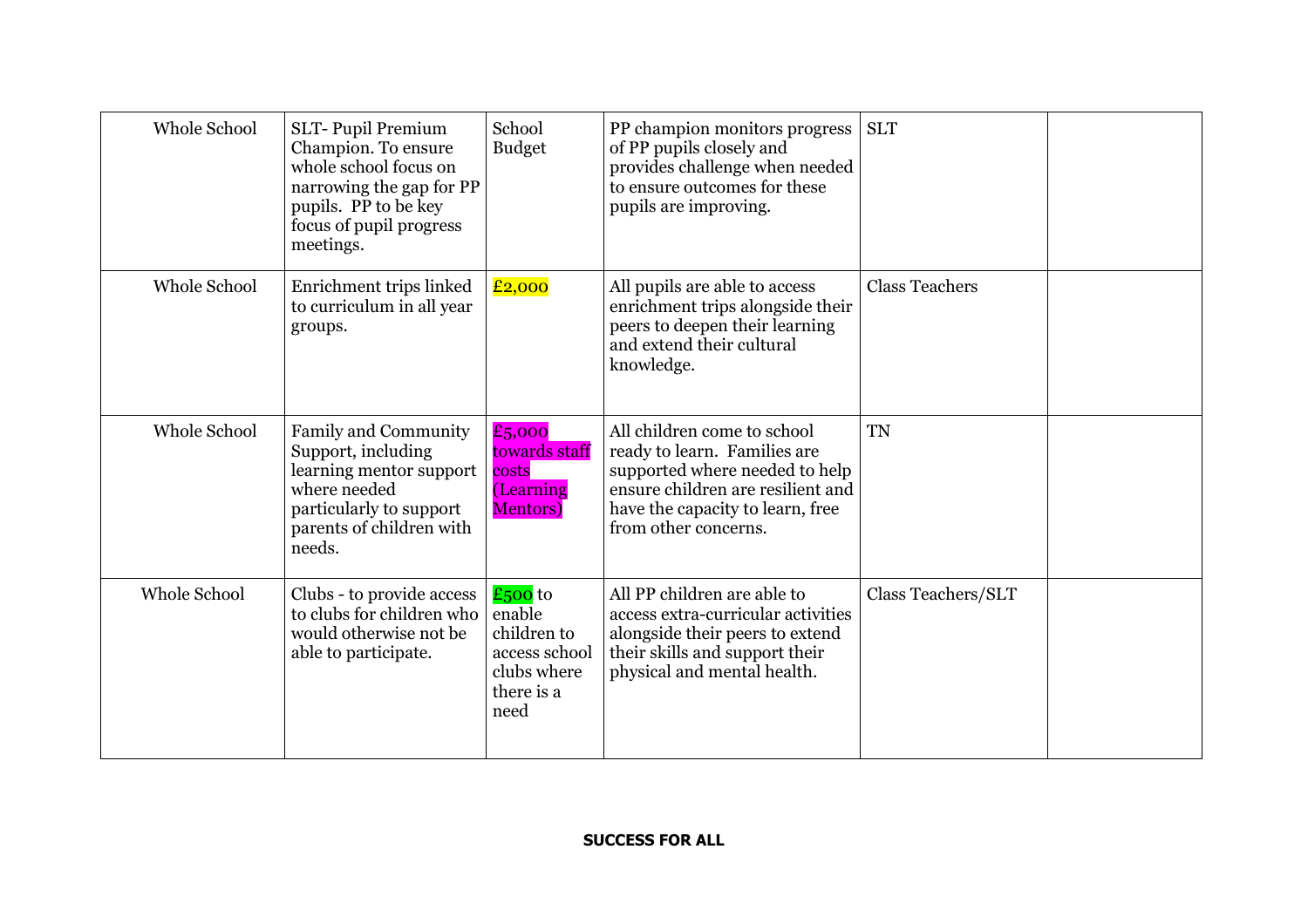| Whole School    | Art therapy provision to<br>ensure children's mental<br>health is supporting<br>resilience and their<br>ability to access learning<br>opportunities.           | £10,000                                                                                       | Children with particular<br>emotional needs receive support<br>to help develop their resilience<br>and to ensure that their<br>emotional difficulties do not<br>prevent them from accessing<br>the curriculum. | <b>TN</b>                        |  |
|-----------------|----------------------------------------------------------------------------------------------------------------------------------------------------------------|-----------------------------------------------------------------------------------------------|----------------------------------------------------------------------------------------------------------------------------------------------------------------------------------------------------------------|----------------------------------|--|
| KS1             | Individual catch-up<br>sessions for children at<br>risk of falling behind $-$<br>daily readers and daily<br>maths input and<br>comprehension support.          | £7,000                                                                                        | All children will make at least<br>expected progress with any gaps<br>in knowledge addressed<br>immediately to ensure children<br>do not fall behind.                                                          | Class Teachers/Middle<br>Leaders |  |
| KS <sub>2</sub> | Free School Meals - to<br>offer free school meals to<br>all children eligible for<br>pupil premium to ensure<br>they are well nourished<br>and ready to learn. | £7,000 to<br>provide<br>nutritious<br>Free School<br>Meals for<br>children that<br>need them. | All eligible children have the<br>opportunity to avail of healthy<br>school lunches, ensuring that<br>they start the afternoon school<br>session ready to learn.                                               | <b>SLT</b>                       |  |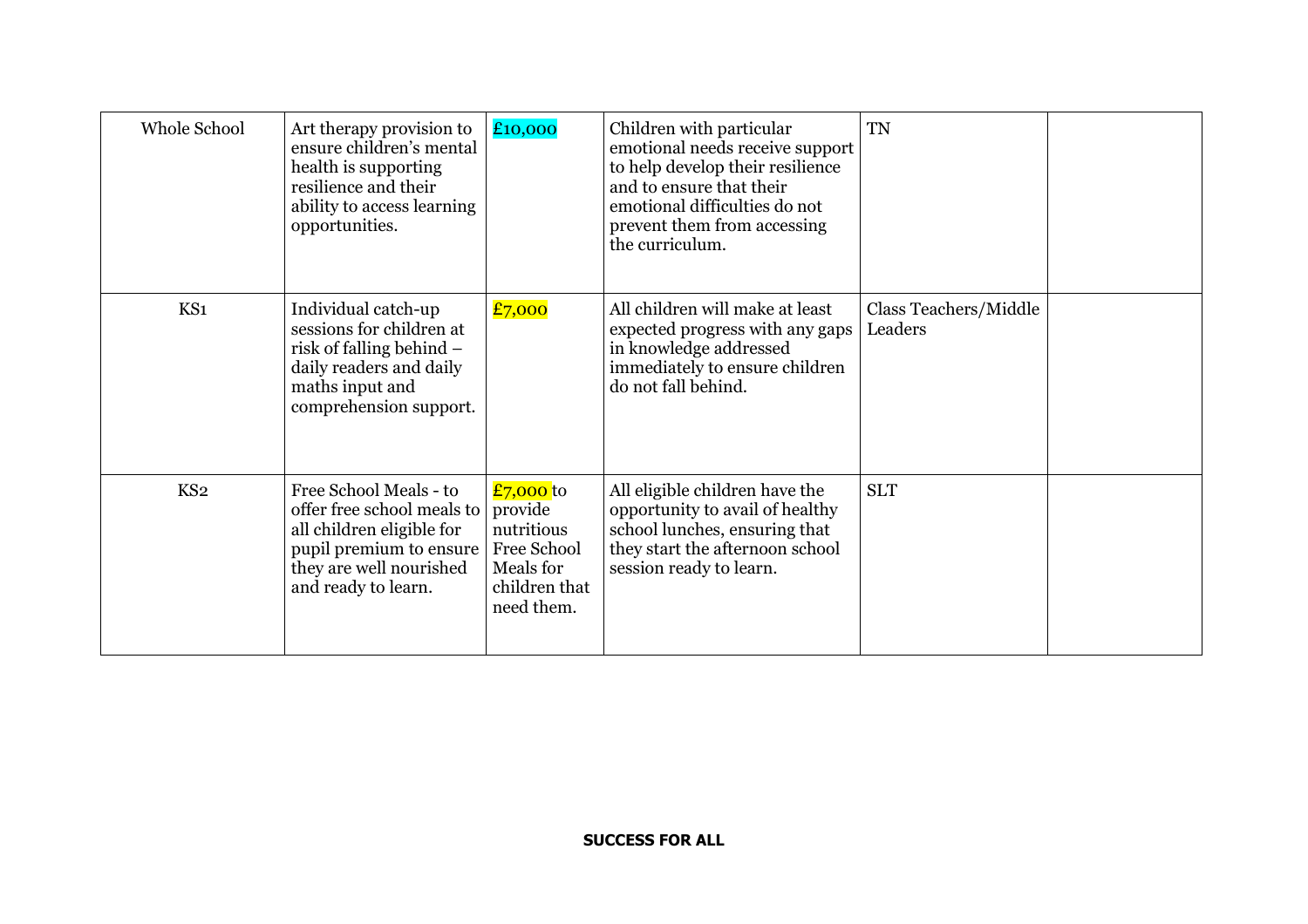| KS <sub>2</sub> | Self esteem<br>interventions based on<br>health and physical<br>wellbeing, including<br>social skills where<br>appropriate.                                                                               | Contribution<br>to staff costs<br>£5,000<br>(Learning<br><b>Mentors</b> ) | Children develop age<br>appropriate social skills and<br>build self-esteem to ensure they<br>have the skills to be successful<br>learners and members of the<br>school community.                                                                       | <b>TN</b>             |  |
|-----------------|-----------------------------------------------------------------------------------------------------------------------------------------------------------------------------------------------------------|---------------------------------------------------------------------------|---------------------------------------------------------------------------------------------------------------------------------------------------------------------------------------------------------------------------------------------------------|-----------------------|--|
| KS <sub>2</sub> | To further develop the<br>music tuition<br>possibilities to broaden<br>opportunities to access<br>instrumental tuition.                                                                                   | £5,000                                                                    | All eligible children have access<br>to opportunities to participate<br>in instrument tuition so that<br>they can develop the skills of<br>coordination, memory,<br>perseverance, maths, reading<br>and others that learning an<br>instrument supports. | <b>SLT</b>            |  |
| Year 6          | Third teacher to enable<br>the children to be taught<br>in smaller groups to<br>narrow gaps and<br>accelerate progress.<br>Closely monitored to<br>ensure children are<br>making accelerated<br>progress. | £38,000                                                                   | Children have access to closely<br>targeted, high quality teaching<br>in small groups to help ensure<br>all individual needs are met.<br>Children in these groups will<br>make accelerated progress.                                                    | <b>Middle Leaders</b> |  |
| Year 6          | <b>SATs Breakfast each</b><br>morning of SATs week to<br>ensure children are in<br>school, have a good<br>breakfast and are<br>relaxed and able to<br>perform well in SATs.                               | £100                                                                      | Children have a calm<br>introduction to the school day<br>and they are relaxed and ready<br>to cope with the demands of the<br>SATS tests, enabling them to<br>perform at their best.                                                                   | Y6 Staff              |  |